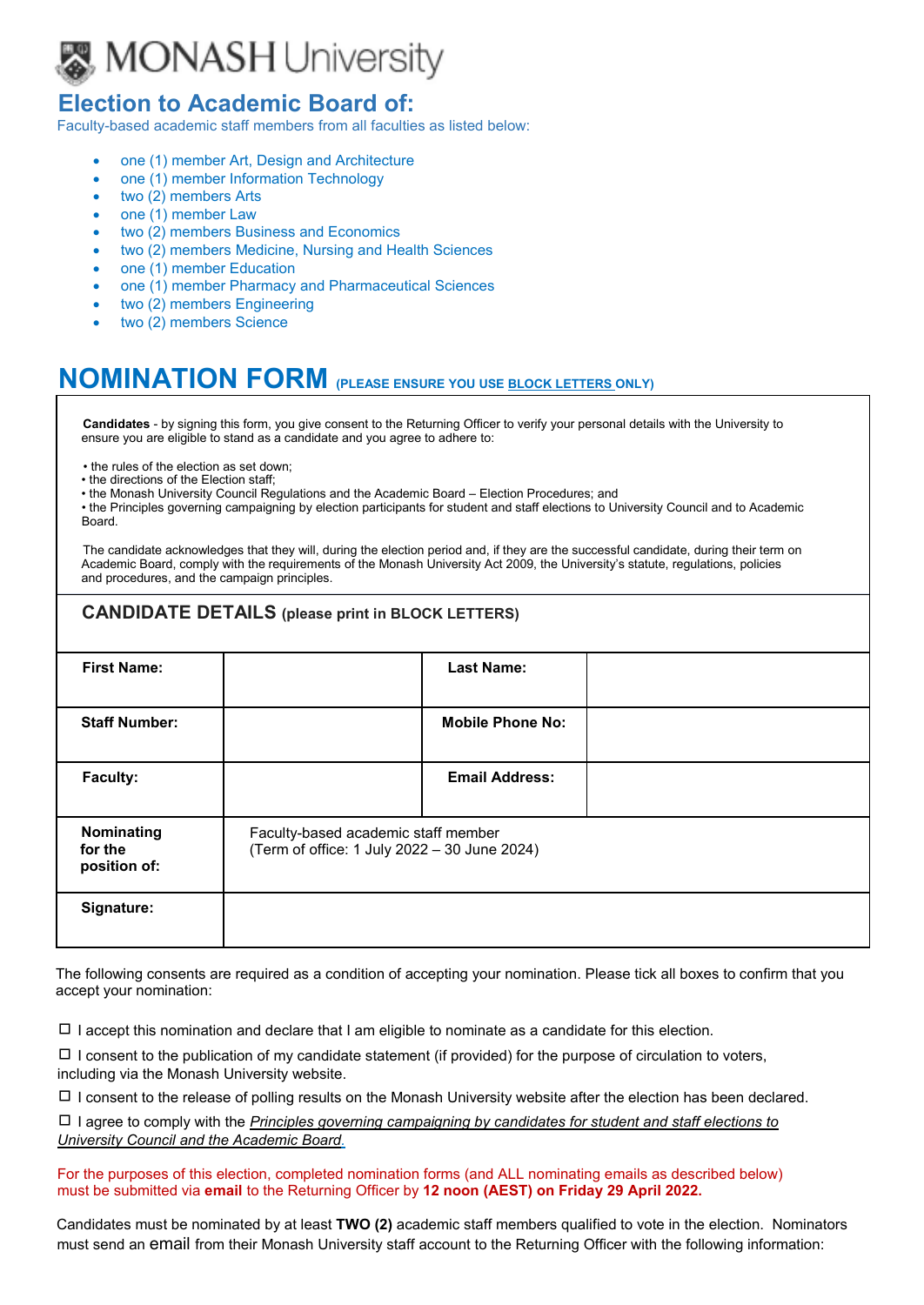- (1) First Name, Last Name, Staff ID number;
- (2) Include the wording: "I nominate <insert name of candidate> for the position of <insert position> and give consent to the Returning Officer to verify my personal details with Monash University to ensure I am eligible to nominate a candidate."

**Note:** 

- Late nominations will not be accepted;
- Withdrawal of nominations must be received by the Returning Officer by 12 noon on Friday 29 April 2022
- Candidate statements must be submitted via email to the Returning Officer by 12 noon on Friday 29 April 2022.

**Nominators** – by signing this form you give consent to the Returning Officer to verify your personal details with the University to ensure you are eligible to nominate a candidate and you agree to adhere to the rules of the election as set down by the directions of the Election staff, the Monash University Council Regulations, the Academic Board – Election Procedures and the Principles governing campaigning by election participants for student and staff elections to the University Council and Academic Board.

We, being academic staff of Monash University qualified to vote at the above election, nominate as a candidate for election to Academic Board:

| Nominator 1 (please print in BLOCK LETTERS)             |                                     |                       |  |  |  |
|---------------------------------------------------------|-------------------------------------|-----------------------|--|--|--|
| <b>First Name:</b>                                      |                                     | <b>Last Name:</b>     |  |  |  |
| <b>Staff Number:</b>                                    |                                     | <b>Position:</b>      |  |  |  |
| Faculty:                                                |                                     | <b>Email Address:</b> |  |  |  |
| Nominating a<br>staff member<br>for the<br>position of: | Faculty-based academic staff member |                       |  |  |  |
| Signature:                                              |                                     |                       |  |  |  |

| Nominator 2 (please print in BLOCK LETTERS)             |                                     |                       |  |  |  |
|---------------------------------------------------------|-------------------------------------|-----------------------|--|--|--|
| <b>First Name:</b>                                      |                                     | <b>Last Name:</b>     |  |  |  |
| <b>Staff Number:</b>                                    |                                     | <b>Position:</b>      |  |  |  |
| <b>Faculty:</b>                                         |                                     | <b>Email Address:</b> |  |  |  |
| Nominating a<br>staff member<br>for the<br>position of: | Faculty-based academic staff member |                       |  |  |  |
| Signature:                                              |                                     |                       |  |  |  |